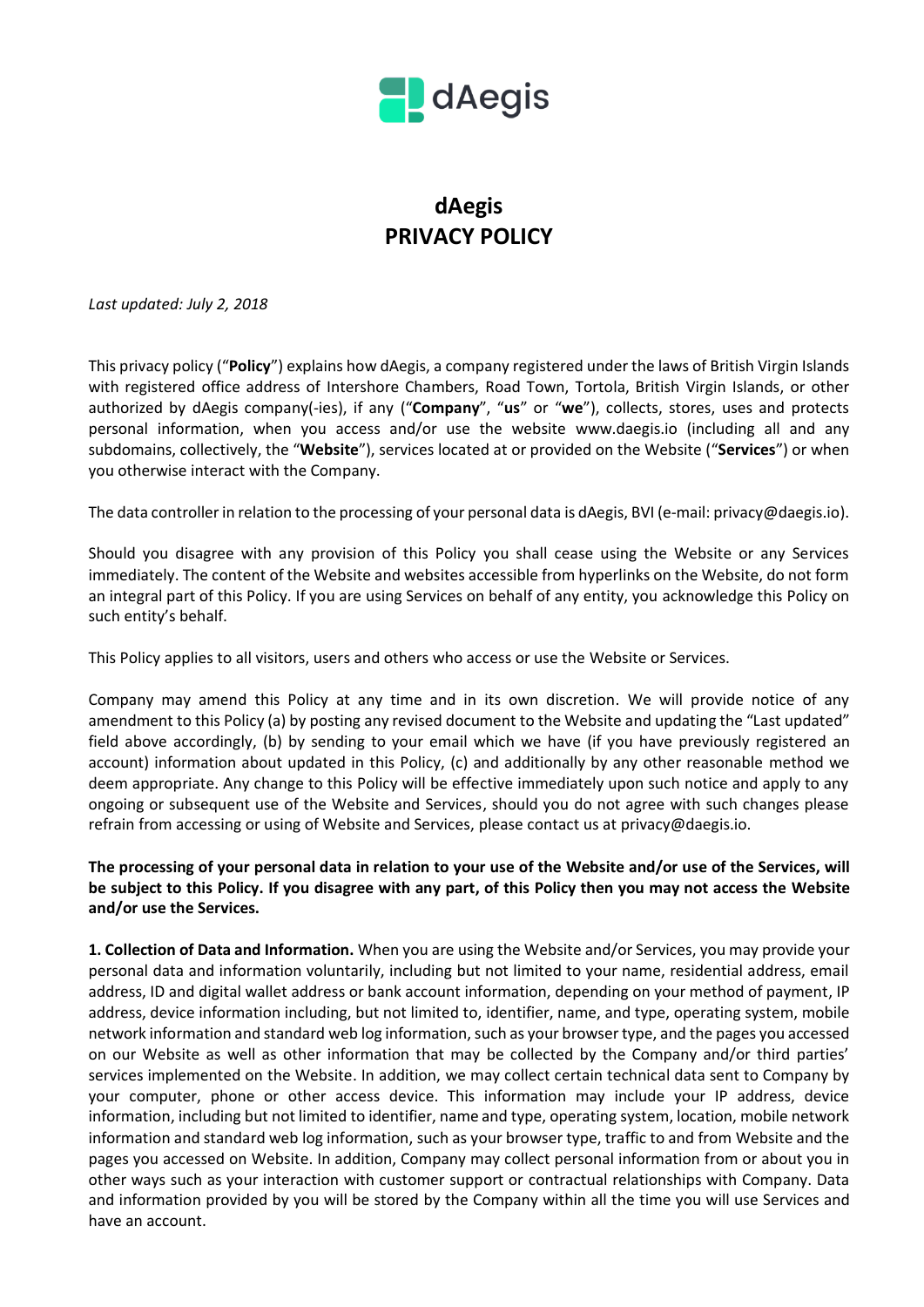**2. Setting up and Using an Account.** In order to use Website and/or Services you may be required to set up a personal account or fill a form and provide your personal data and information such as name and email address to secure your access to your account and any other information as may be required by Company in order to set up a personal account. Company may require you to provide additional information to verify your identity, address, source of funds or any other information in your account, such as your date of birth, copy of ID, citizenship, country of residence, and other information directly or through a third party. You are responsible for relevance and validity of information to be provided when registering an account.

You can review your personal information inside of your account. You can edit your personal information or delete your account by contacting Company. If you cancel or delete your account, Company may keep your information in its database. This may be necessary to deter fraud by ensuring that a person who tries to commit fraud will not be able to avoid detection simply by closing his/her account and opening a new account. However, if you close your account, your personally identifiable information will not be used by Company for any further purposes, nor sold or shared with the third parties, except as necessary to prevent fraud or money laundering and assist law enforcement in accordance with this Policy.

**3. Use of Cookies.** Company may place small data files (cookies) or pixel tags on your computer or other device when you access Website. Company may use these technologies to recognize you as a returning user, customize its services, content and advertising, evaluate marketing activities, and collect information about your computer or other access device. Company may use various cookies, including but not limited to session cookies, persistent cookies, and "flash cookies". Company may codify its cookies to limit access of third parties to the received information. You can independently control the use of cookies from your browser or browser add-ons; however, blocking or disabling Company's cookies may interfere with your use of Website.

**4. Use of Log Files.** Company may use the log files to collect your Internet protocol (IP) addresses, type of browser, Internet Service Provider (ISP), date/time stamp, referring/exit pages, other technical information and number of clicks to analyze your activity on the Website, collect geographic and demographic information, and evaluate content of the Website. Information collected from log files is not personally identifiable.

**5. Storing, Using, and Sharing Your Data and Information.** Company will store your personal information in its database. Company may contract third parties to store your personal information. Company does not sell or rent your personal information to third parties for their marketing purposes without your explicit consent. Company may use your personal information to customize your use of Website and Services; analyze your activity on Website, including through third parties such as Google Analytics and alike; evaluate and improve its marketing efforts and for other reasons relevant to your use of Website and Services. Legal basis for the process of your personal data is a performance of an agreement concluded between your and Company while using of Company's Services.

Company may share your personal information with: (a) third parties who provide services to Company for storing your personal information, fraud prevention, marketing and technology, services of a sale; such third parties are bound by contracts with confidentiality and non-disclosure clauses and may not use your personal information for any reason other than specified in this Policy; (b) escrow or any other processor of your payment; (c) third parties who provide services to Company for KYC/AML processes;(d) law enforcement, government officials, or other third parties when Company is required to provide your personal information by law, subpoena or court order; (e) parent and/or subsidiary and/or affiliated company; (f) third party identification services providers for fraud prevention and to comply with anti-money laundering and know your customer regulations; (g) law enforcement, government officials, or other third parties if (i) we are compelled to do so by a governmental order or by law; or (ii) we believe in good faith that the disclosure of personal Information is necessary to prevent physical harm or financial loss, to report suspected illegal activity or to investigate violations of our terms; (h) other third parties with your consent or direction to do so.

**6. Accessing or/and Correcting your Information.** Subject to the conditions of applicable data protection laws you have the right to access and rectification of your personal data. In some instances, you may visit our Website to verify and update certain information. If you are not able to update or rectify your information on